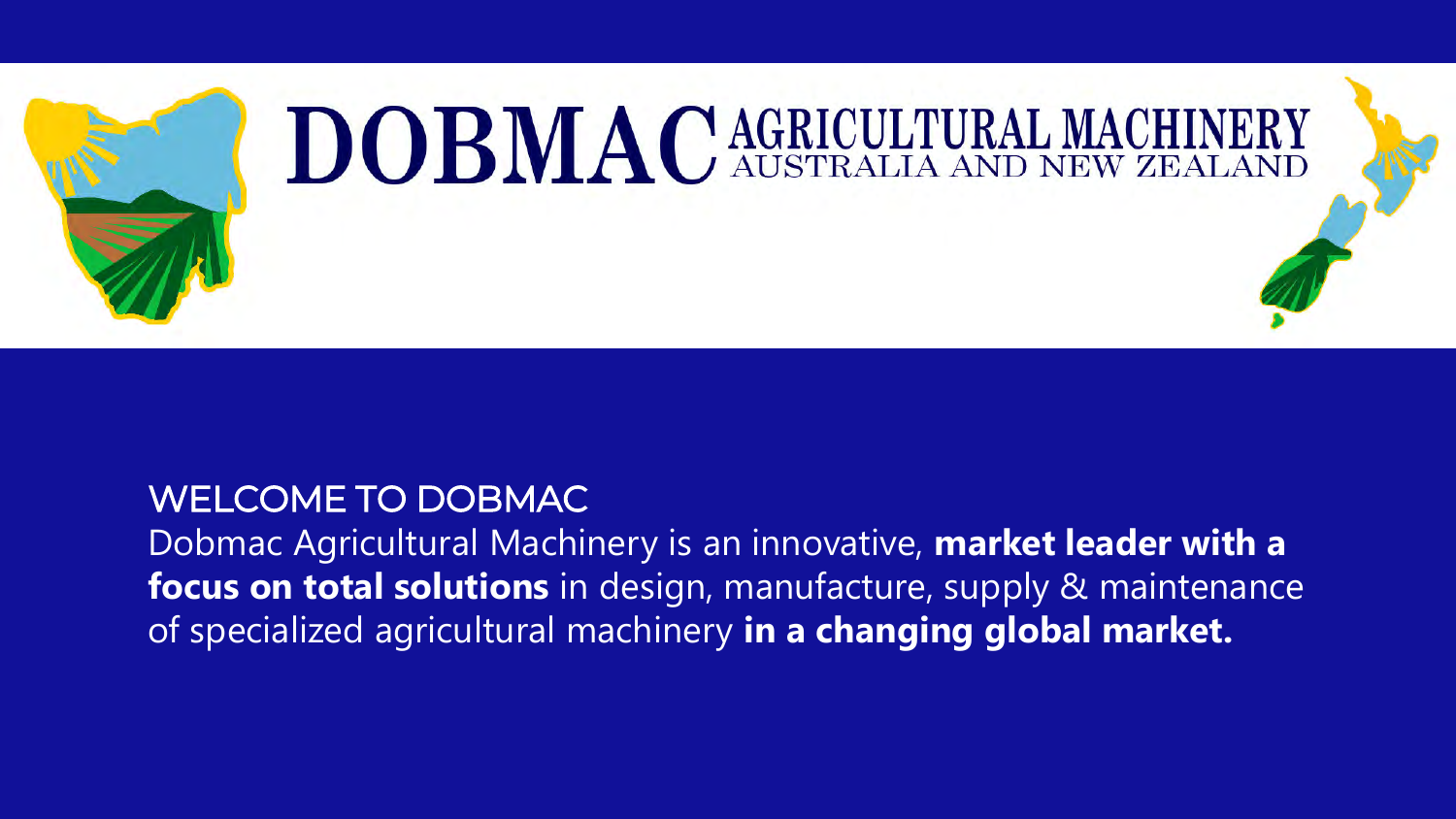

## Companies represented at the 2018 Hort connections event, Booths 025-028



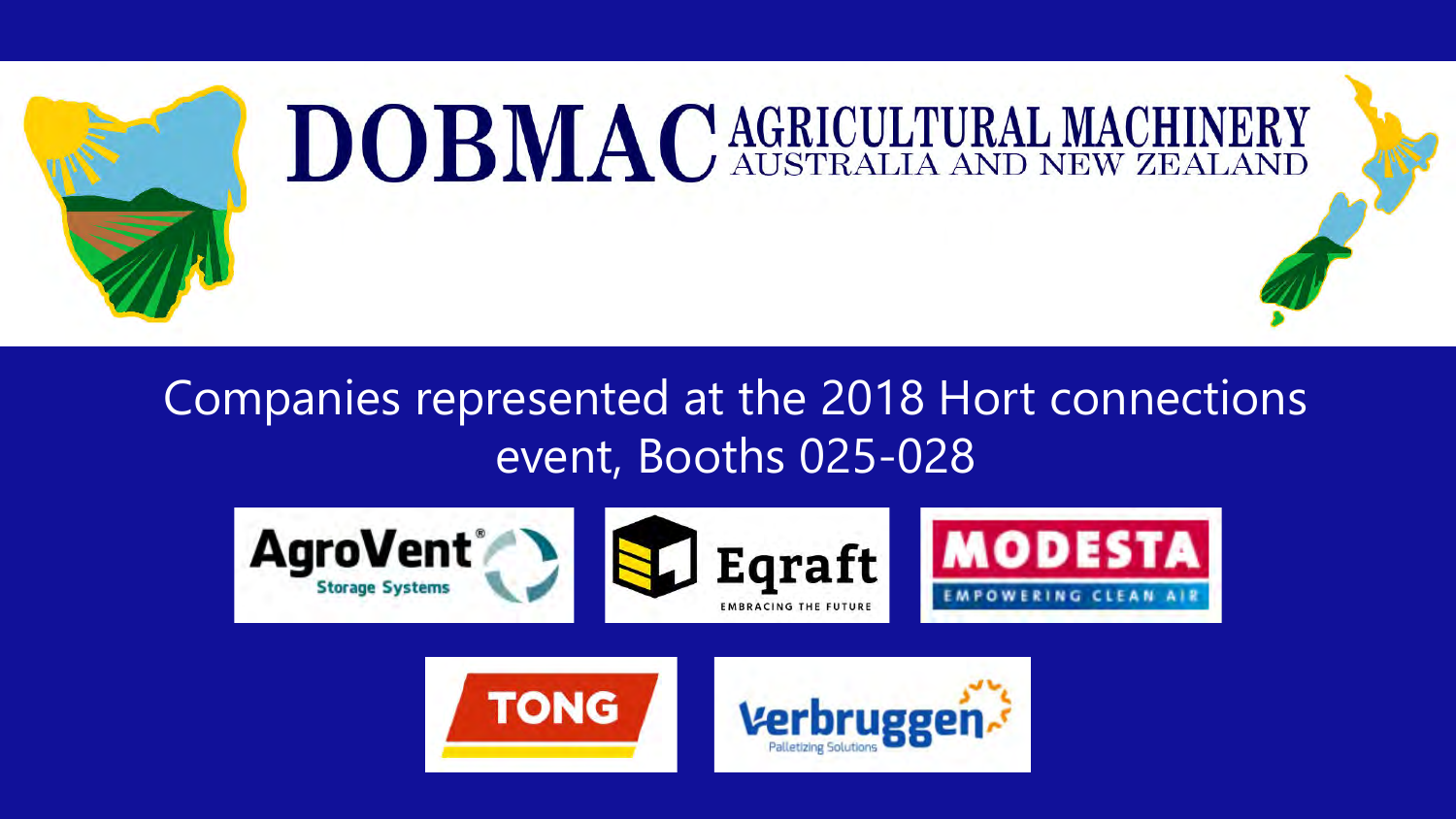

# **Eqrader & Total solutions**

 $\sqrt{2}$ 

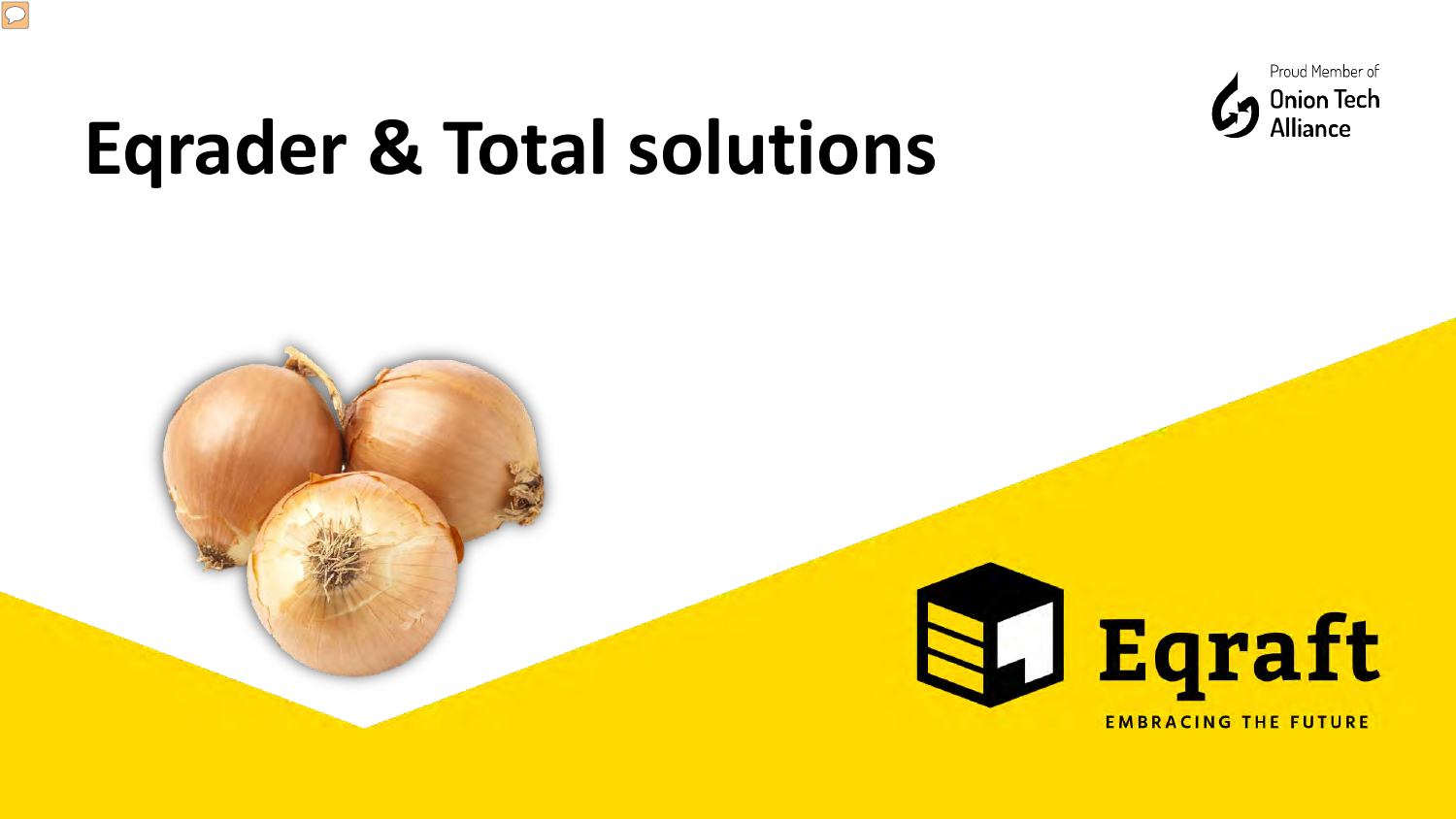

# **Eqrader capabilities and features**

• NIR Spectroscopy

 $\boxed{\mathcal{O}}$ 

- User can calibrate the system, detection of:
	- Internal rot
	- Translucent skin
- External visual defects
	- 18 categories separation in quality
- Size grading mm accurate
- Weight grading +/- 2 gram (per bulb)
- Robust solid design of frame and parts, suitable for dusty environment with a focus on low and easy maintenance
- Blower beam dust and shale extraction special design
- Positive ventilation (pressurized) camera boxes to keep lenses clean
- Integrated washing system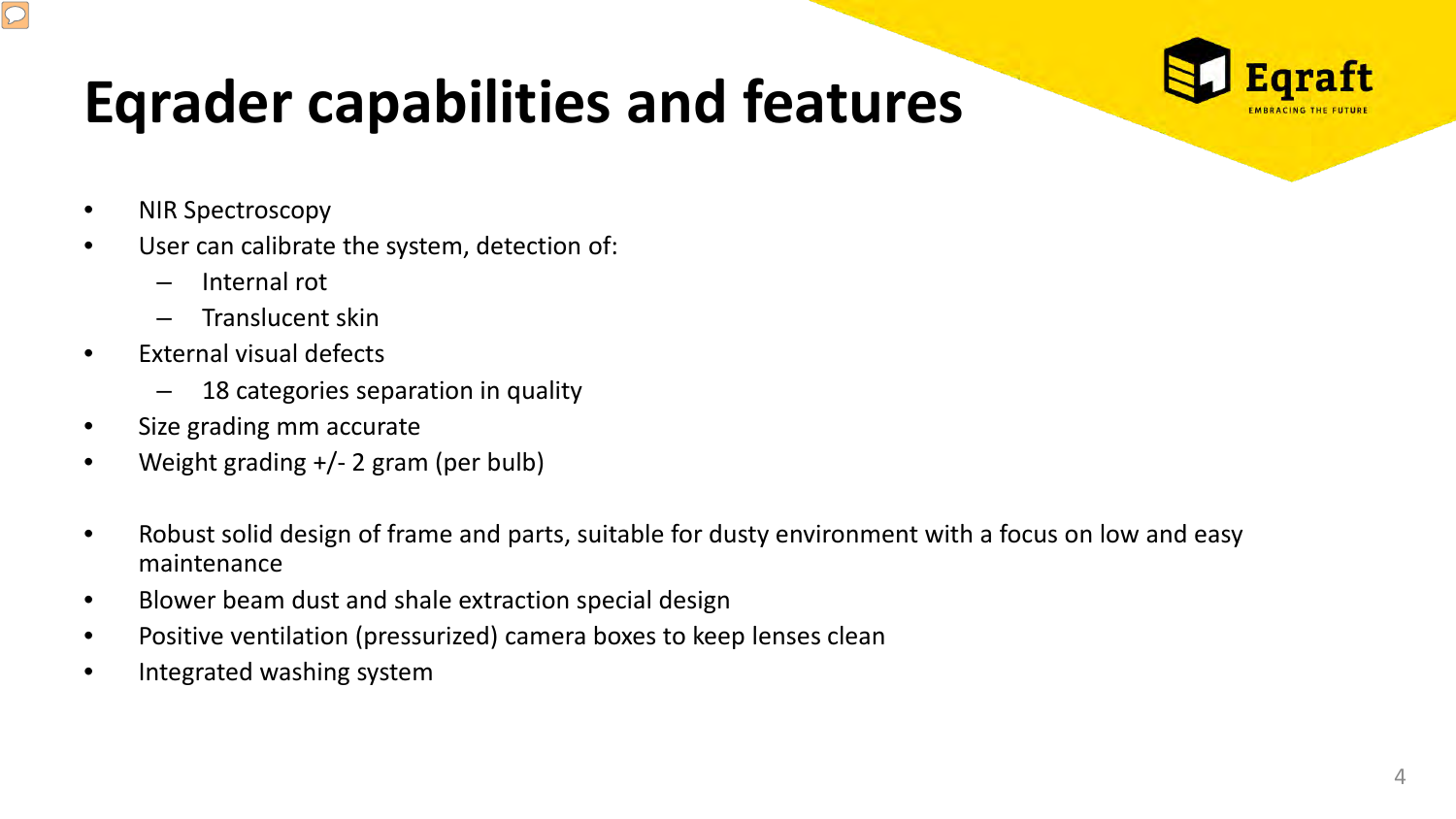

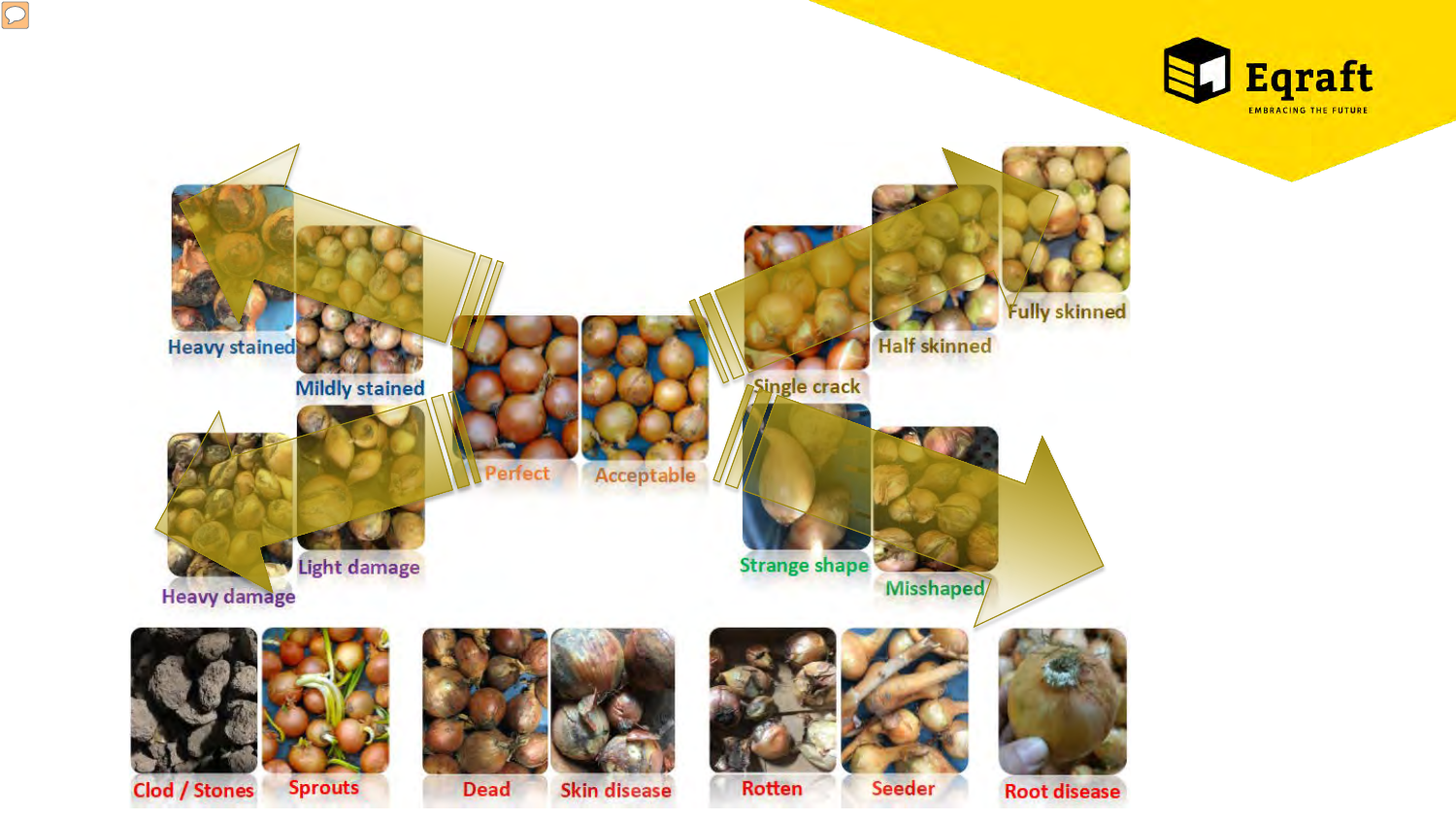

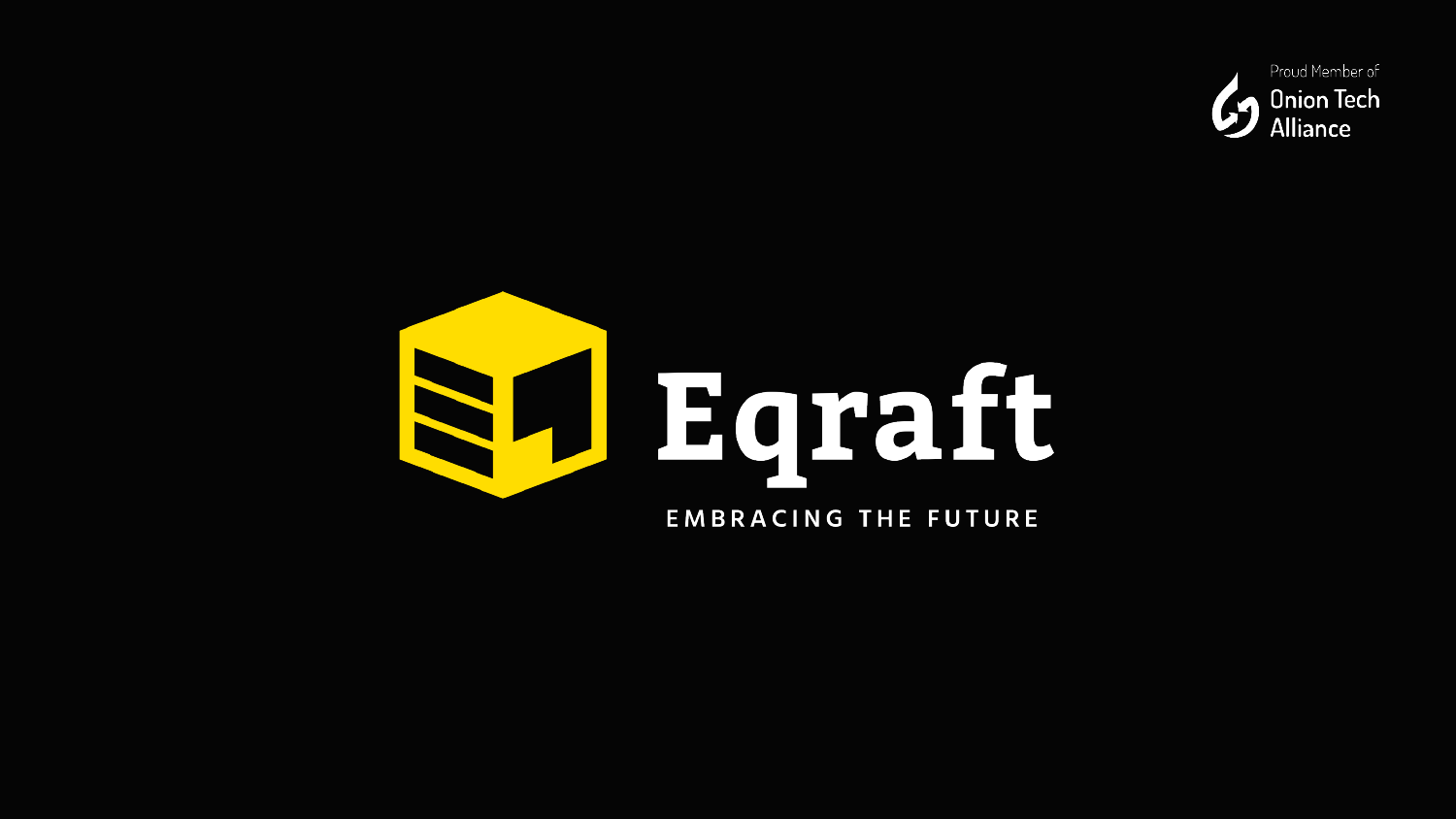

# **Onion Drying**



**Huub Kasius**

**CEO Agrovent BV**

www.agrovent.nl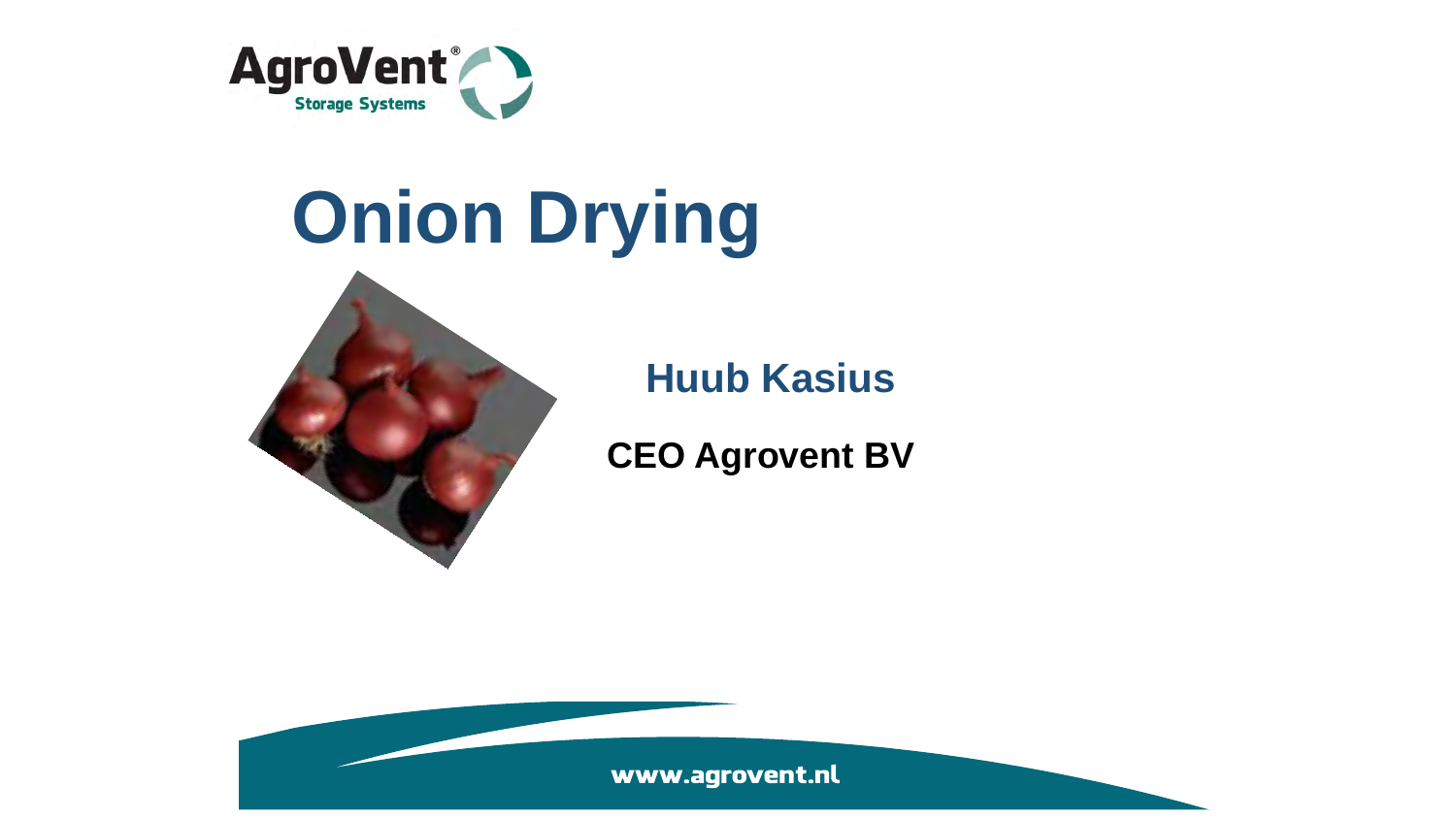

## **Based in Emmeloord, The Netherlands**

# **Building drying facilities and storages for onions and potatoes since 1992**

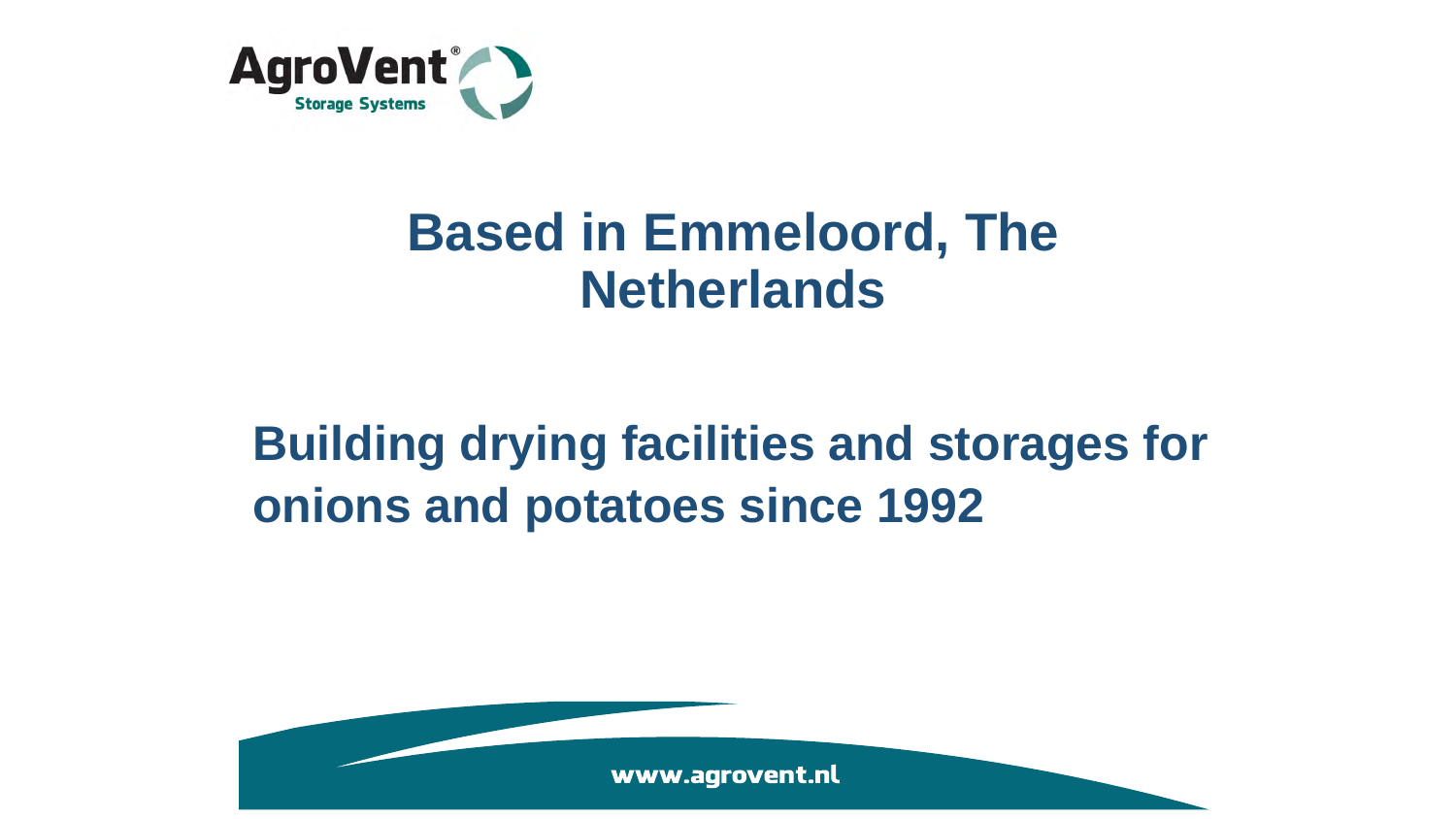

## **We're sorry.......A storage is NOT a hospital**

#### **At best it is a good hotel.......**

#### **What has already infected the onion, cannot be taken out again**

**We can only prevent it from spreading any further** 

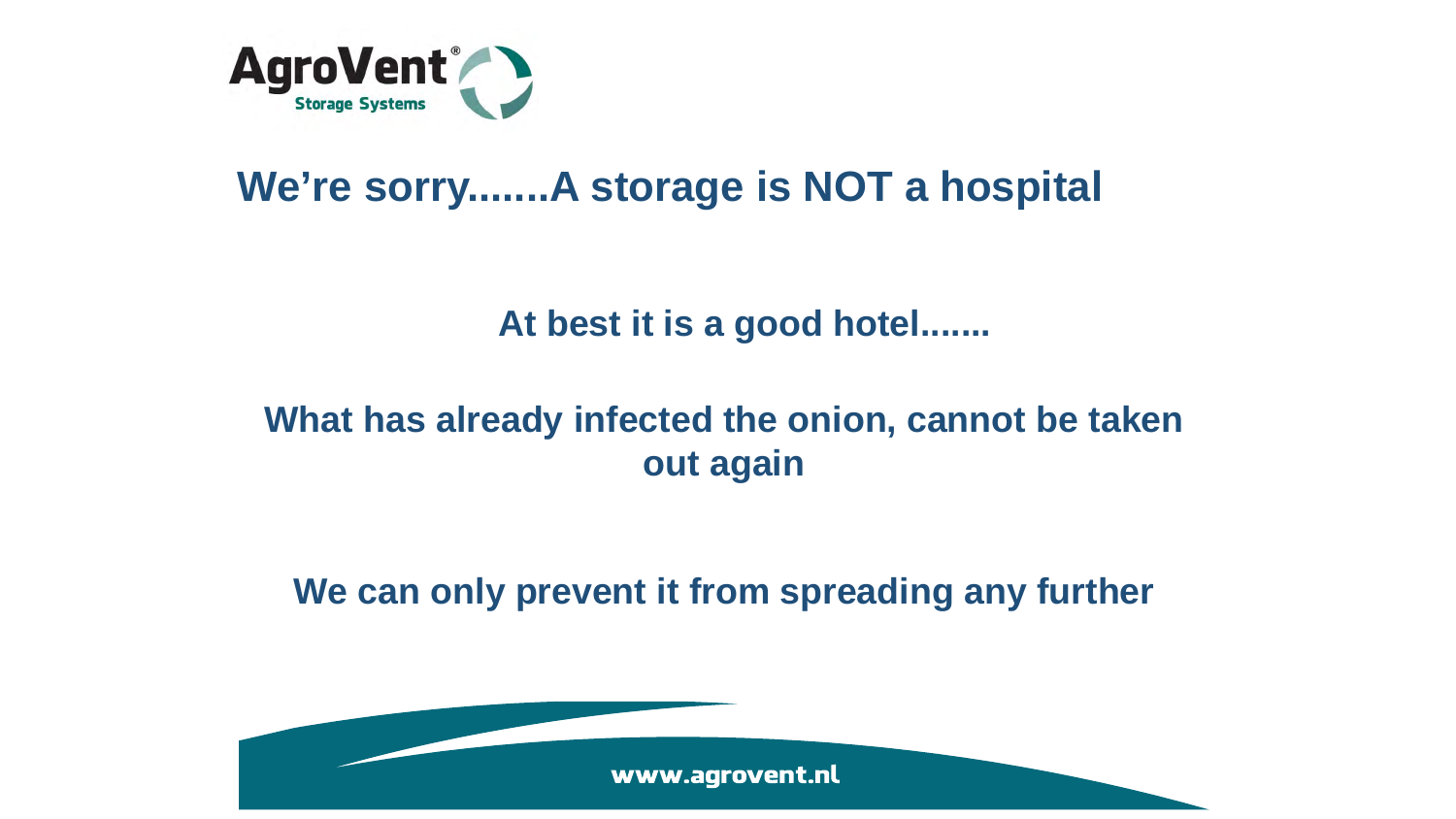

#### **Where do mould and bacterial rot come into the picture?**

**Moulds** enter through the

**Bacteria** and fungi enter the skin when dampneck Bacteria enter through the root channels www.agrovent.nl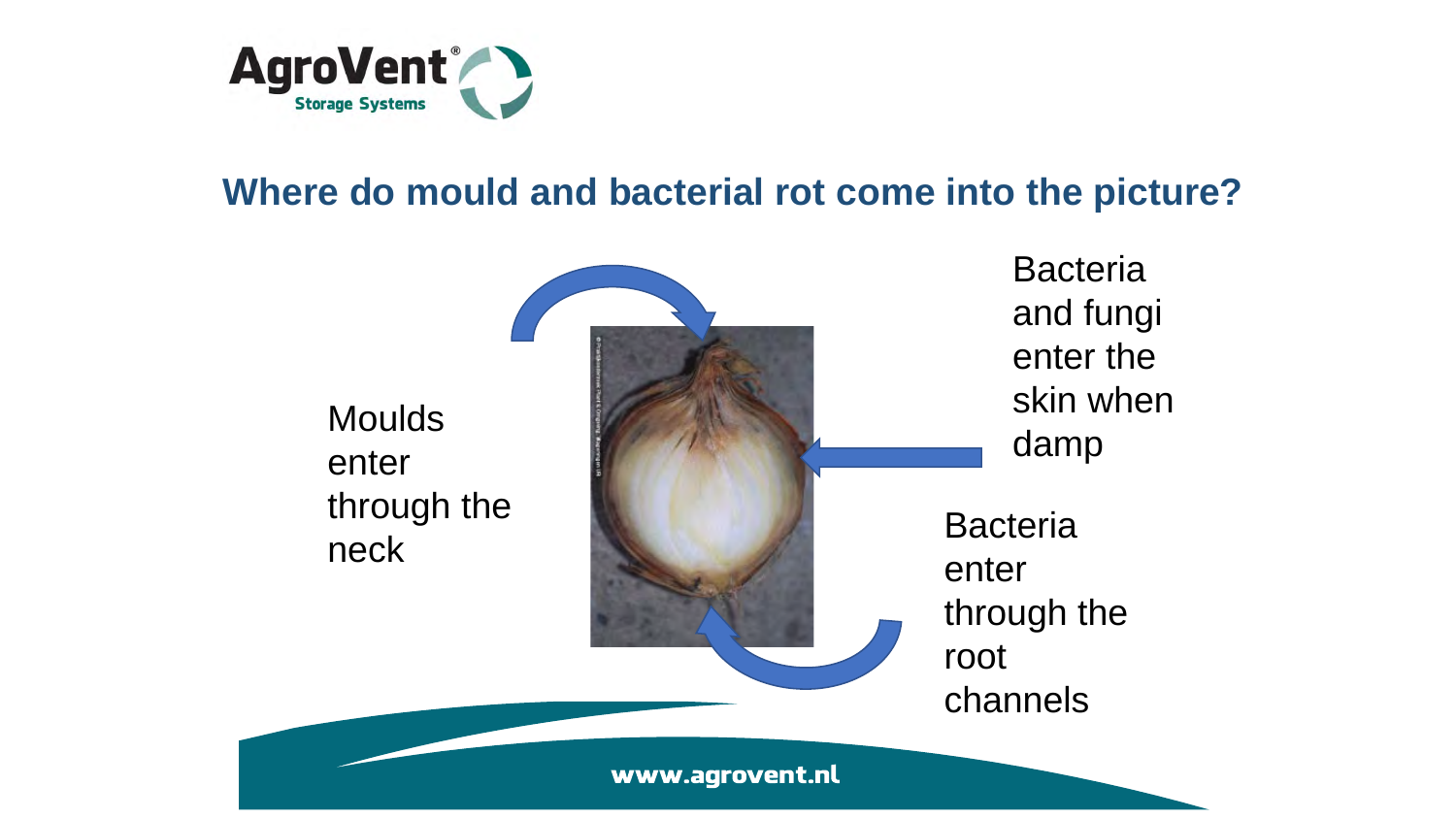

## **Onions drying and storage is a process!**

#### **1st : extensive drying to close the neck**

- **2nd : remove excess water from under the skin**
- **3rd : cool to storage temperature**
- **4th : prepare for processing**

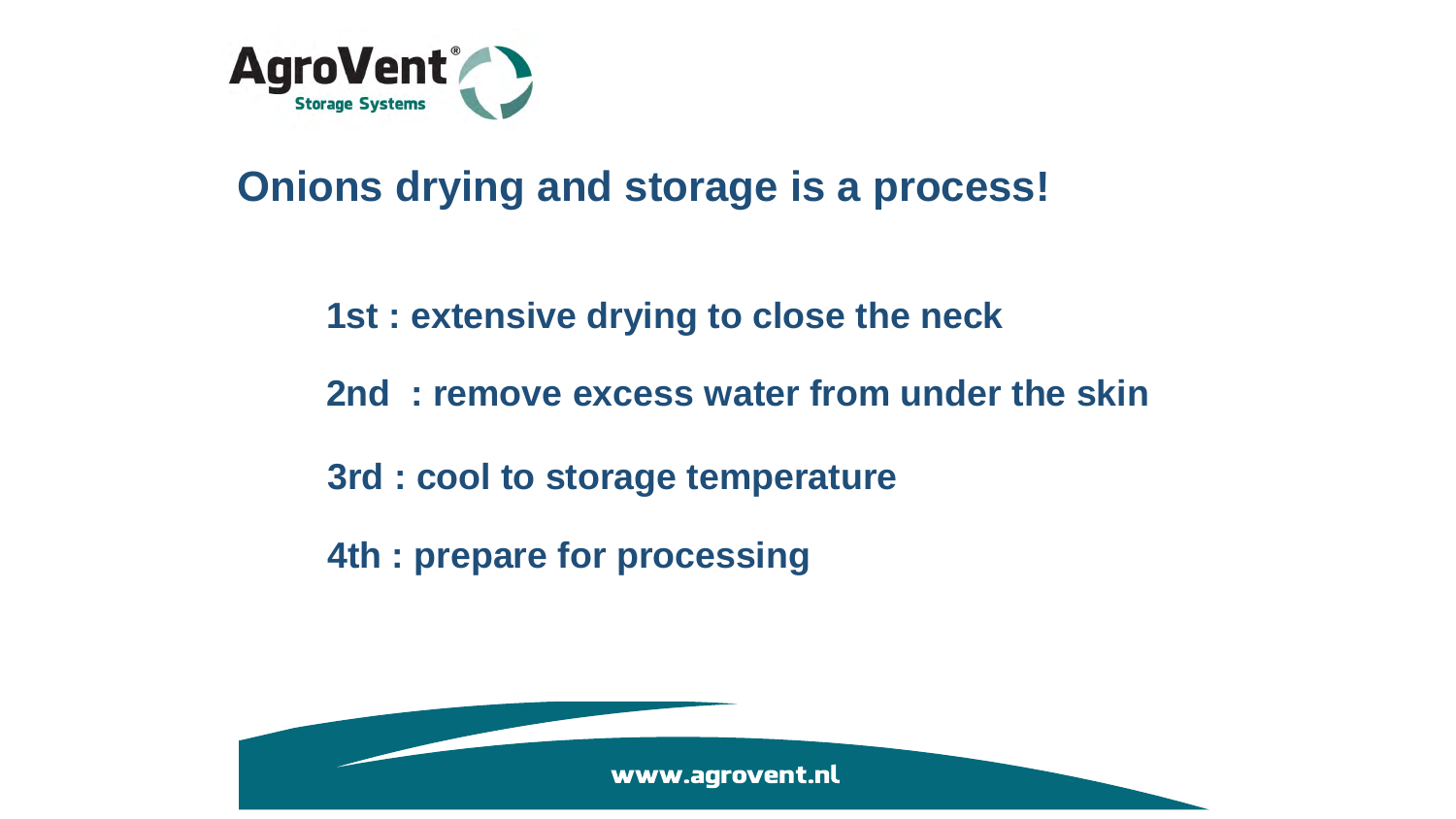

**1st : extensive drying to close the neck AND to keep outside dry**

**Should be done as quickly as possible, preferably within 3-6 days!**

- **Removes 4-7% of the weight in water Can be done on the field or in a storage**
- **Prevents diseases entering the onion through the neck, which is a wound..**
- **Dries the external skin and roots and dries away bacterial liquids**

www.agrovent.nl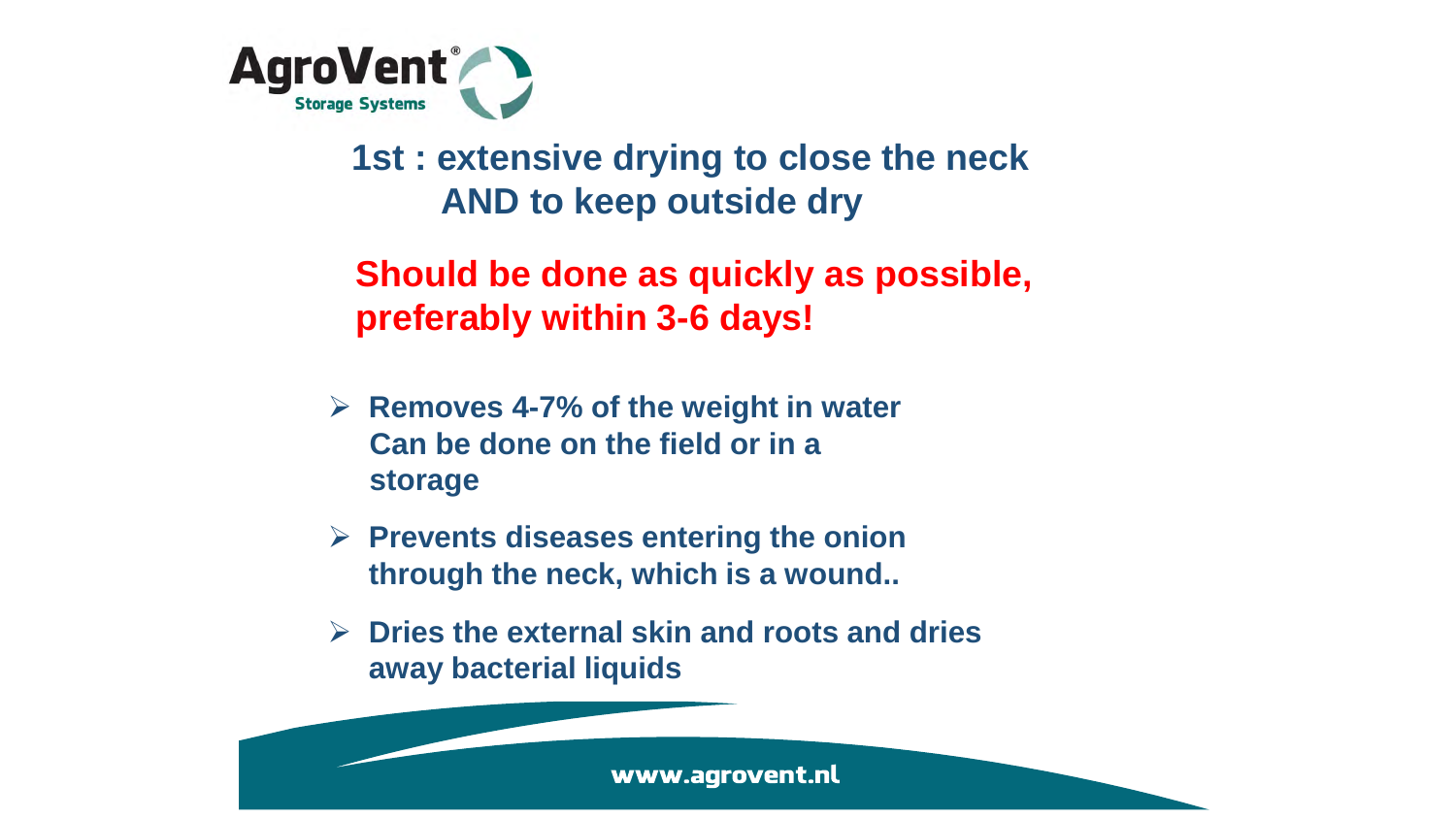

#### **2nd : remove excess water close under the skin**

- **Is a slow process of gentle drying...**
- **Can take up to two weeks depending on variety**
- **Removes another 2-4% of the weight**

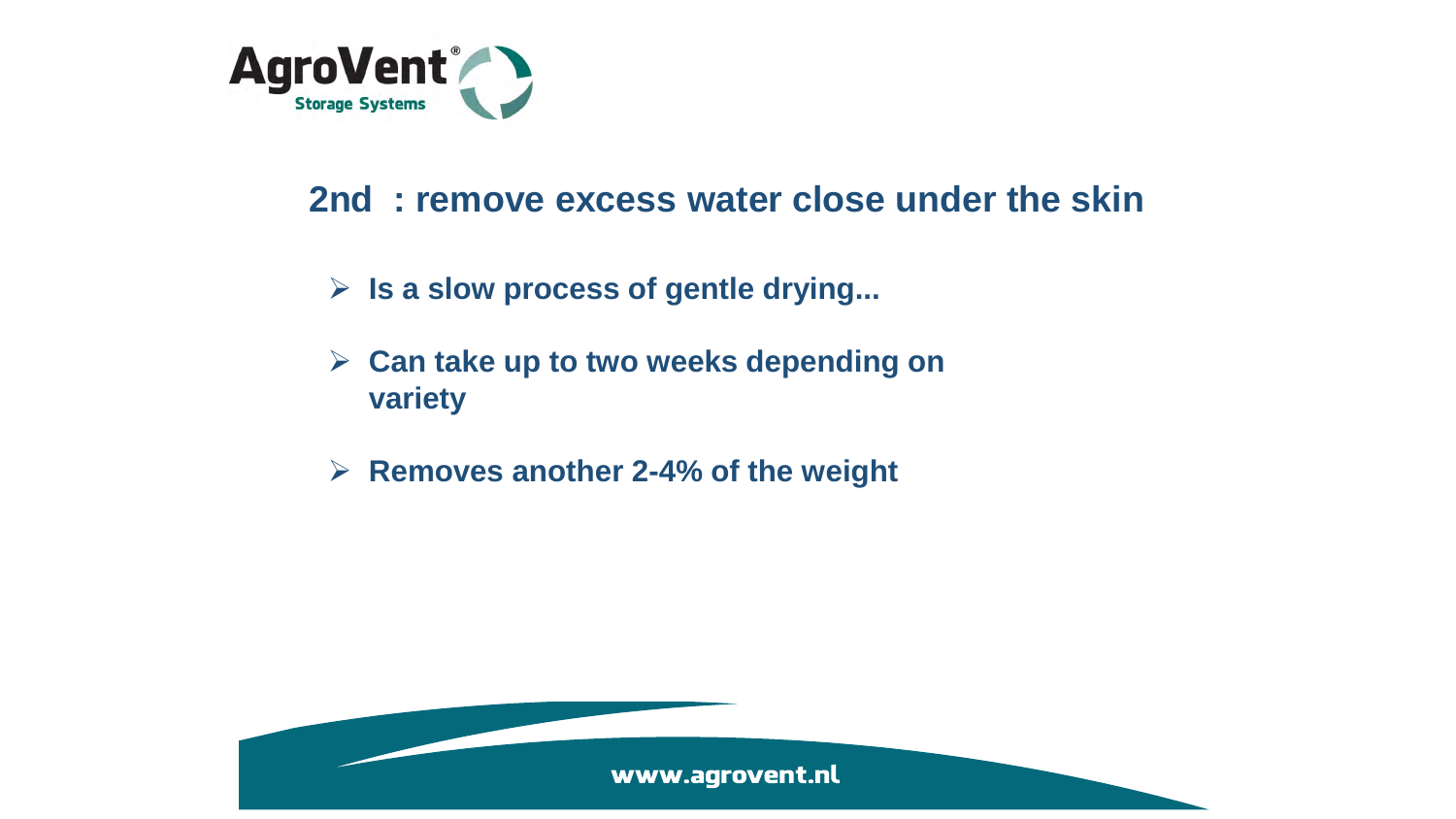

#### **3rd : cool to storage temperature**

- **Prevents sprouting**
- **Freezes bacterial growth !**

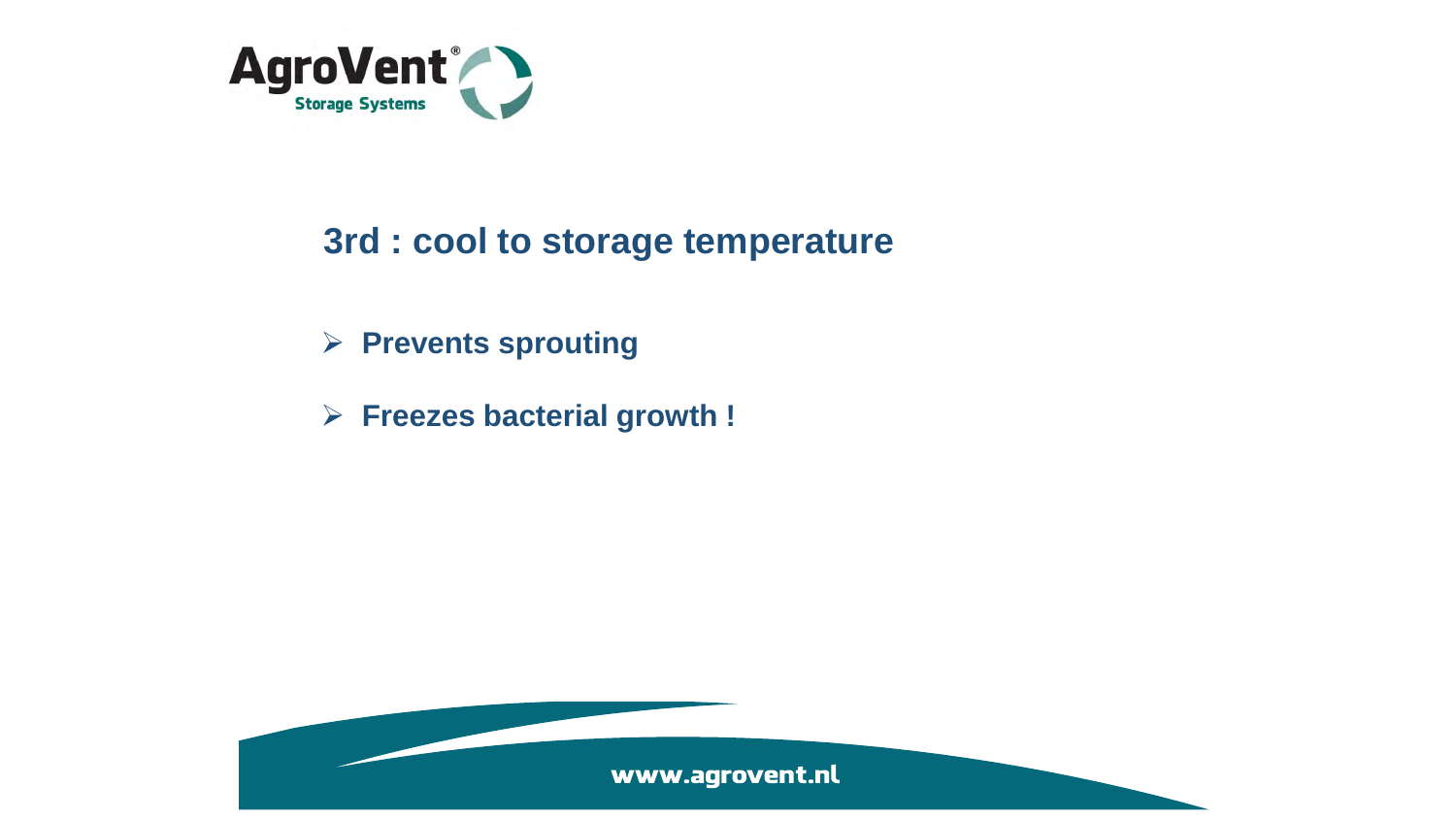

## **4th : prepare for processing**

- **Warm up above dewpoint**
- **EXA Keep skin dry to prevent new infections**

#### **This will start dormant bacteria inside the onion to grow again!**

**Onions cooled down to quickly after drying will show this hidden defect when out of storage........**

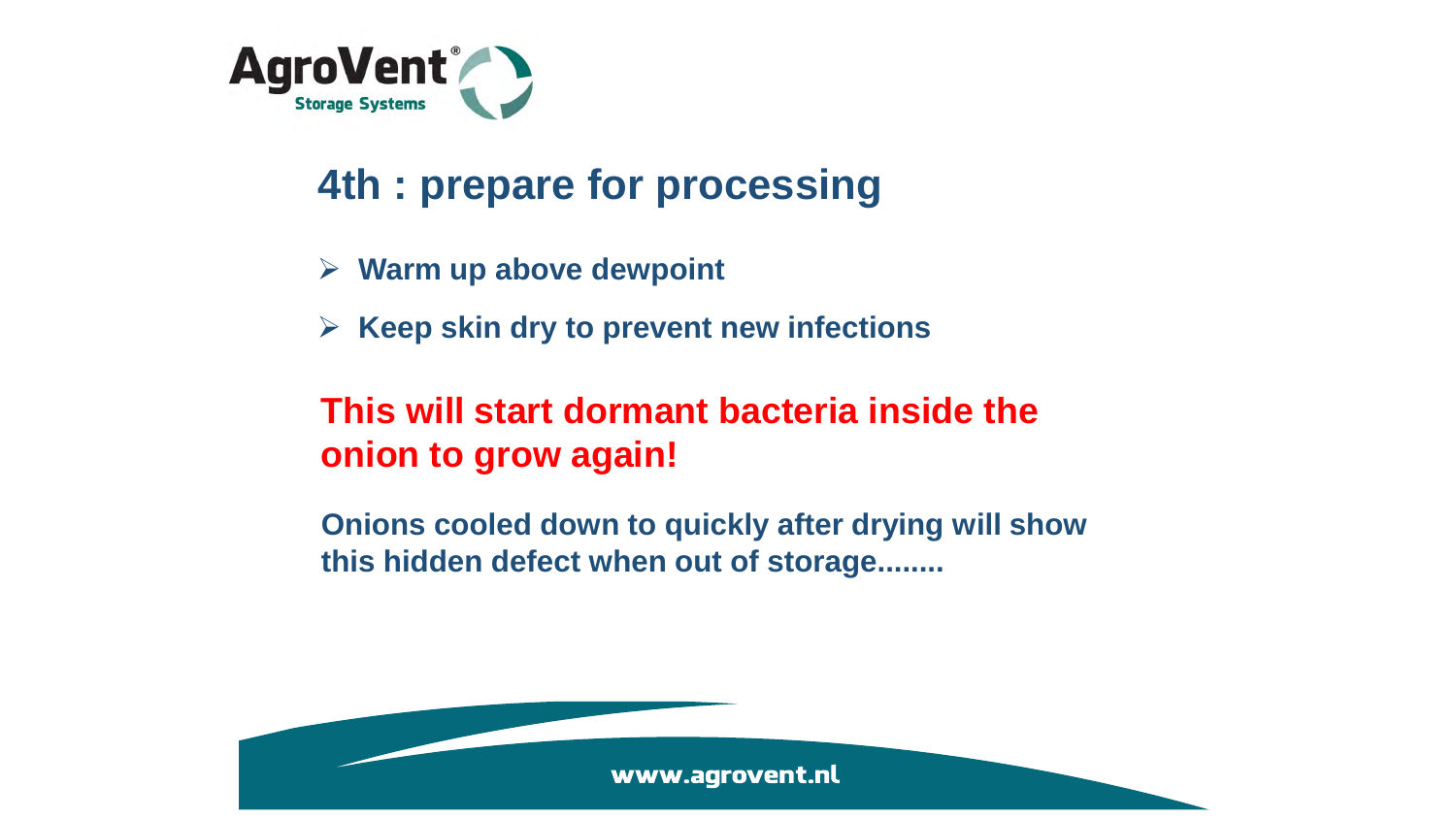

## **Conclusion:**

## **the drying process is critical for your storage result !**

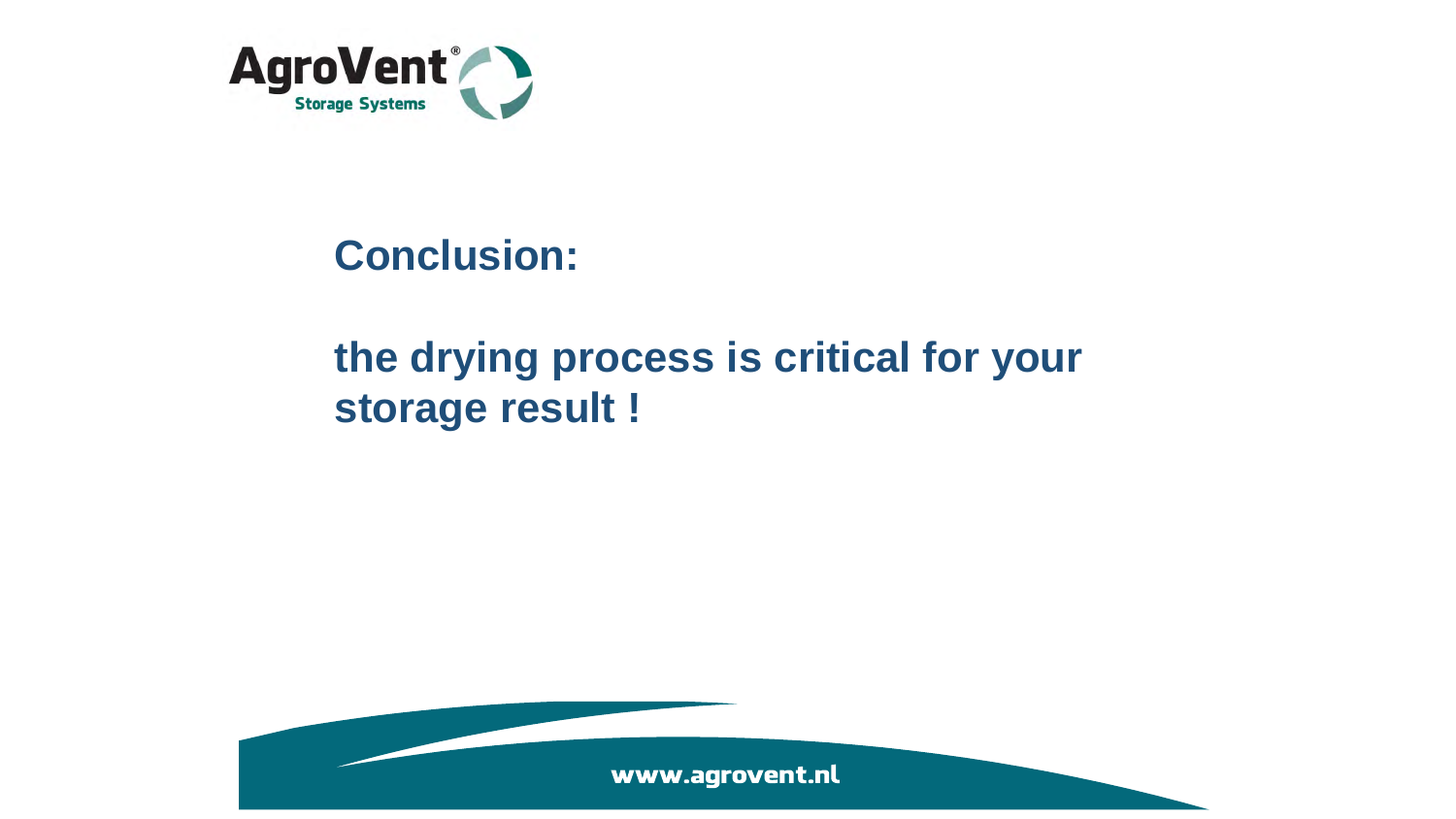

## **Let's focus on the first stage of drying..**

### **Some facts to start with:**

**Spores of moulds do not germinate in a relative humidity lower than 65%**

**Neck rot will accelerate at temperatures between 22-26 degrees C**

**Bacteria will grow exponentially with any increase in temperature and has no practical upper limit**

www.agrovent.nl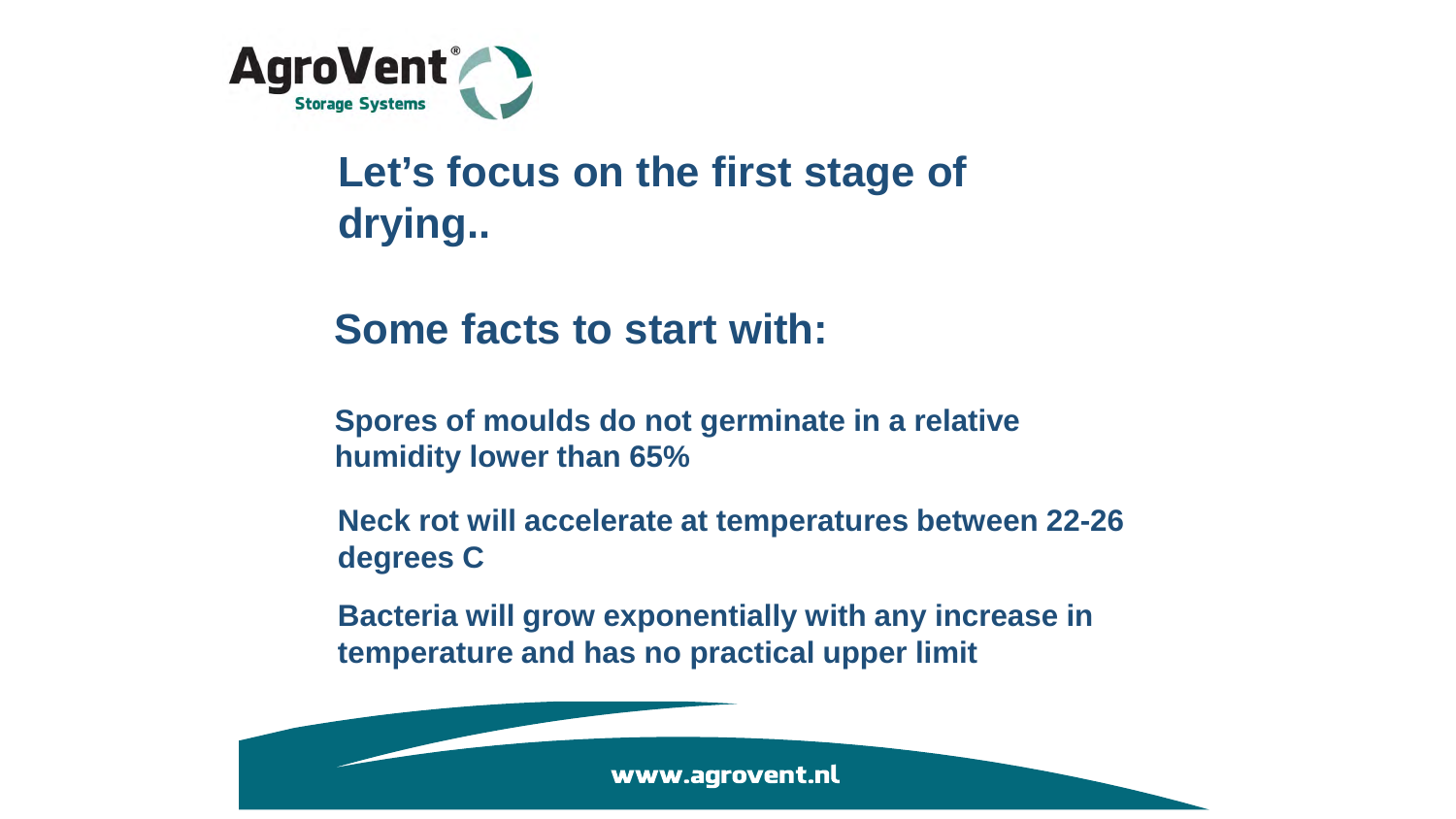

### **So what do we need to do?**

**Apply as much dry air with the lowest possible humidity, at the highest possible temperature Recommendation: air of 34 degrees and RH < 65%**

**This will:**

**Close the neck faster Prevent moulding to spread Dry-off any exterior liquid Induce accelerated rot of bad onions**

www.agrovent.nl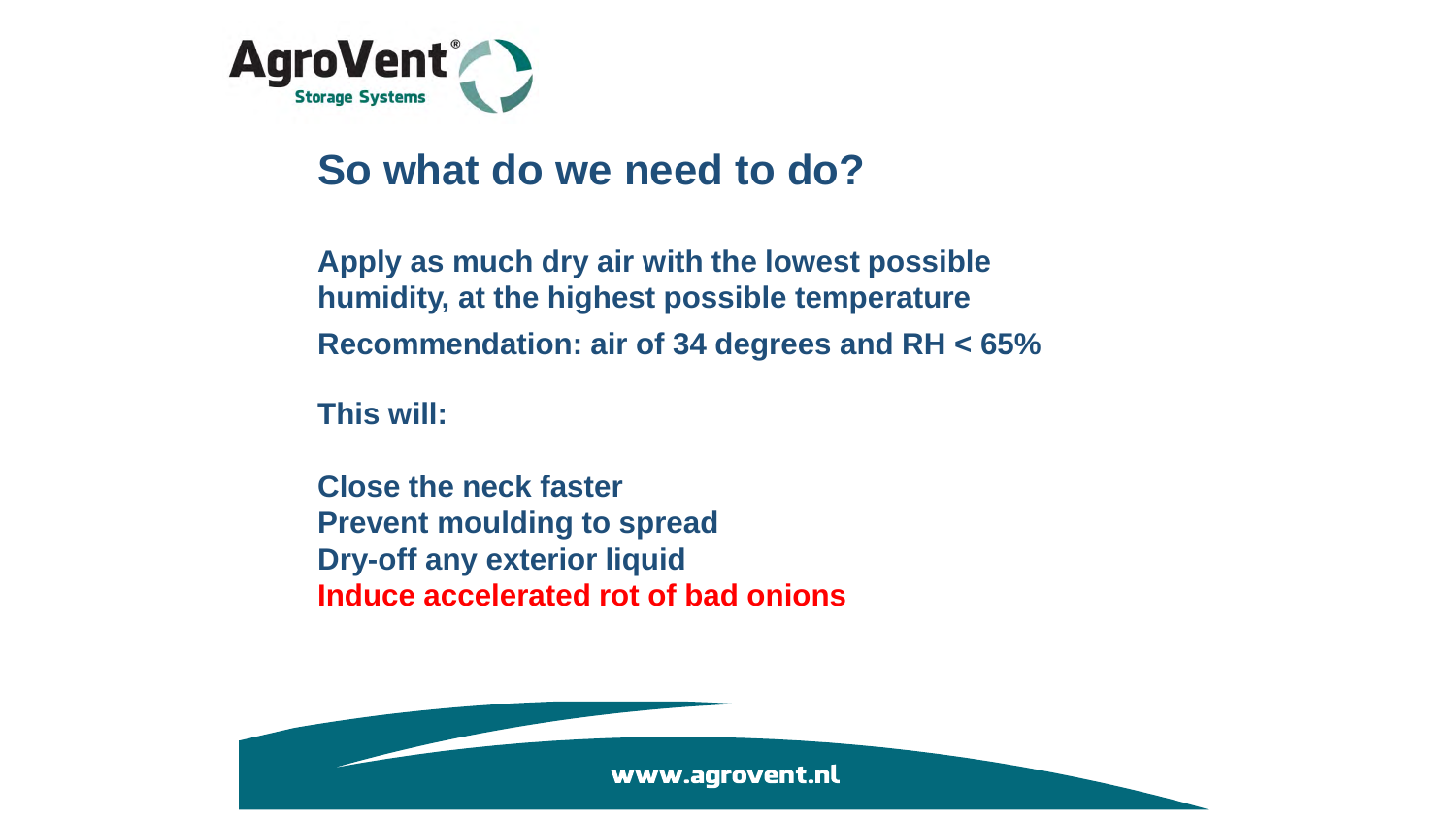

#### **Induce accelerated rot????**



**So...yes. !**

**As long as we prevent leaking onions infecting its neighbours**

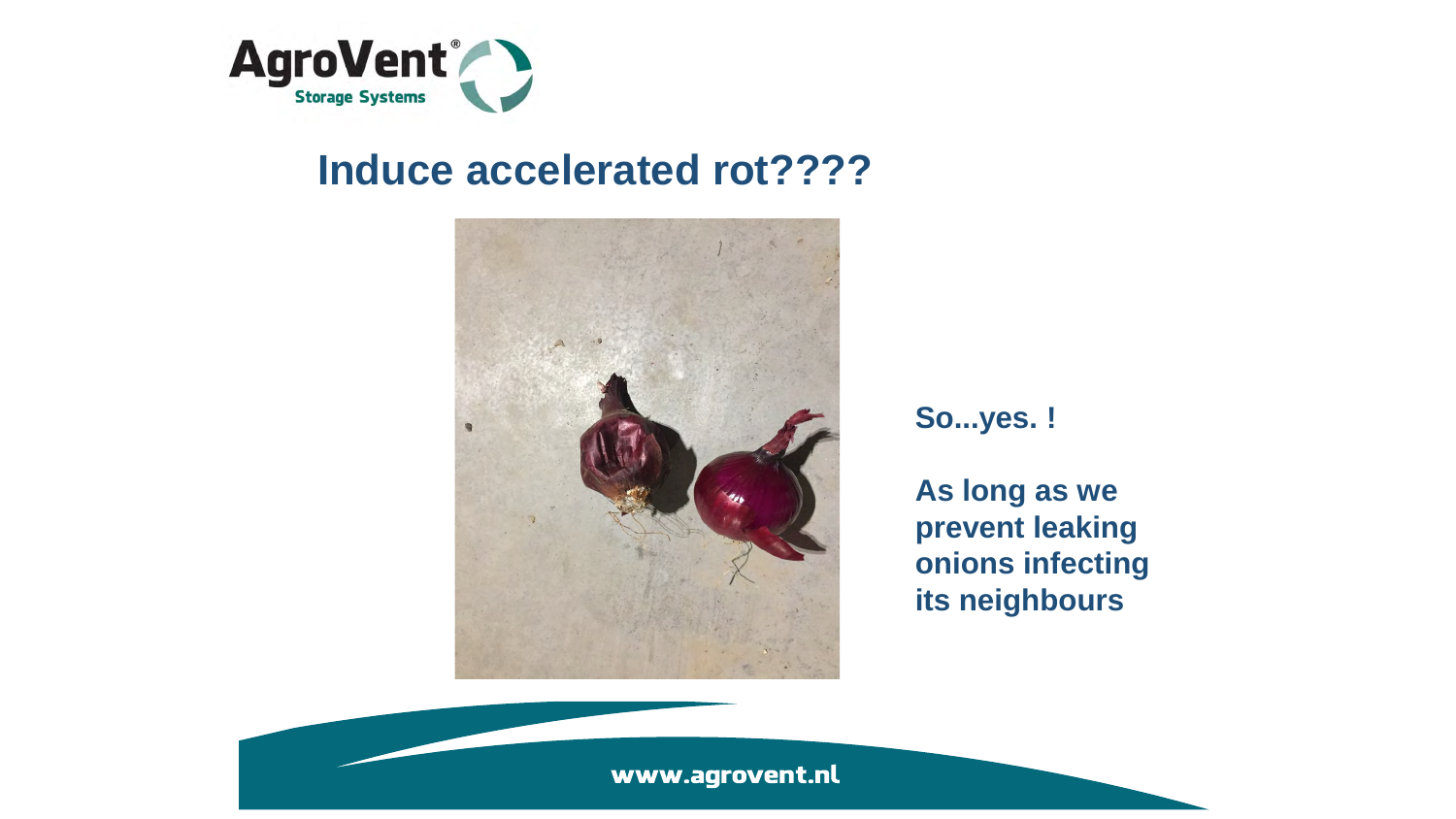

## **Drying methods:**

#### **Classical, with outside air**



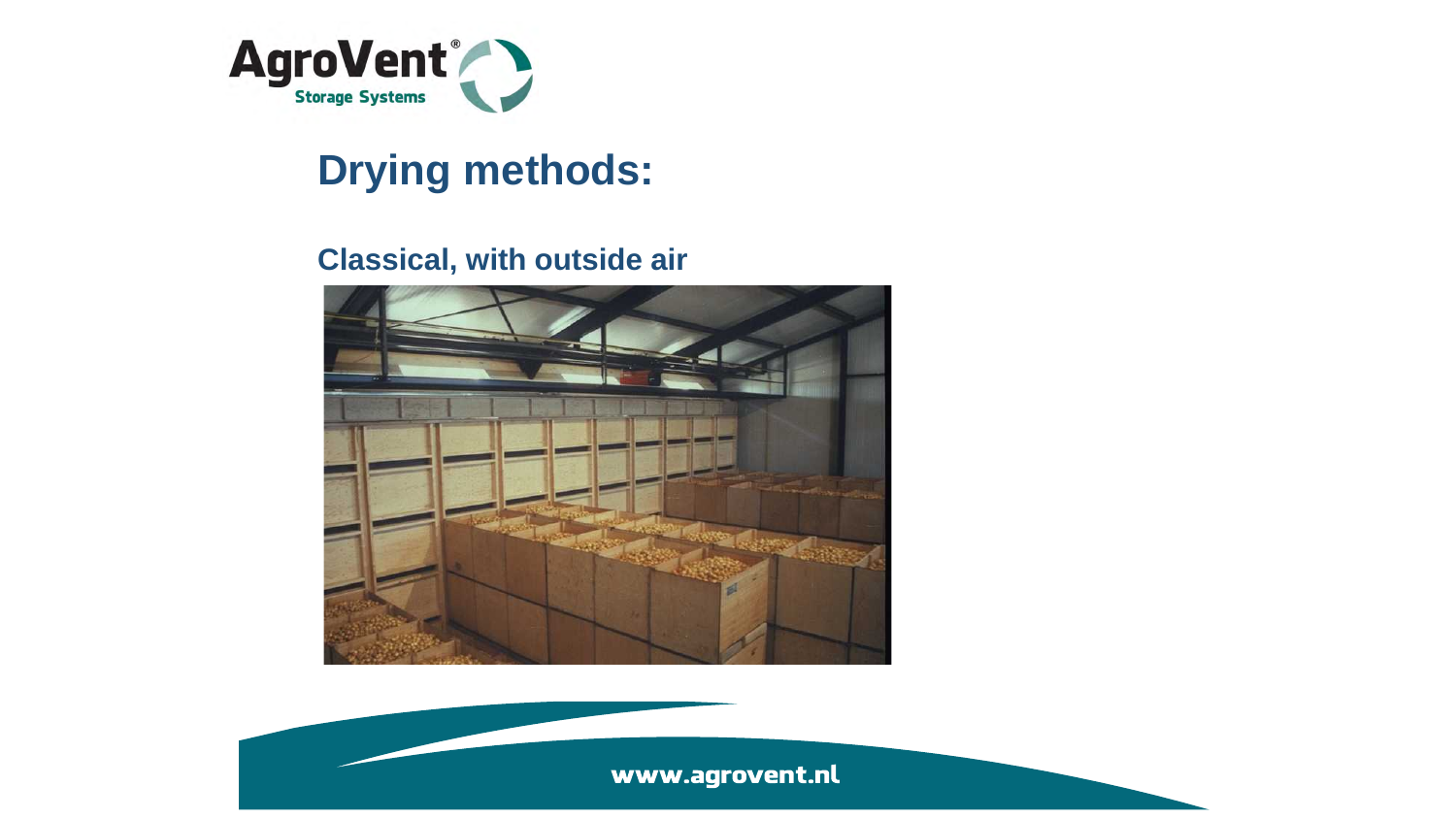

#### **Classical, with heated outside air**



**Drying power is unpredictable, depending on the weather! No guarantee we meet the desired drying conditions**

www.agrovent.nl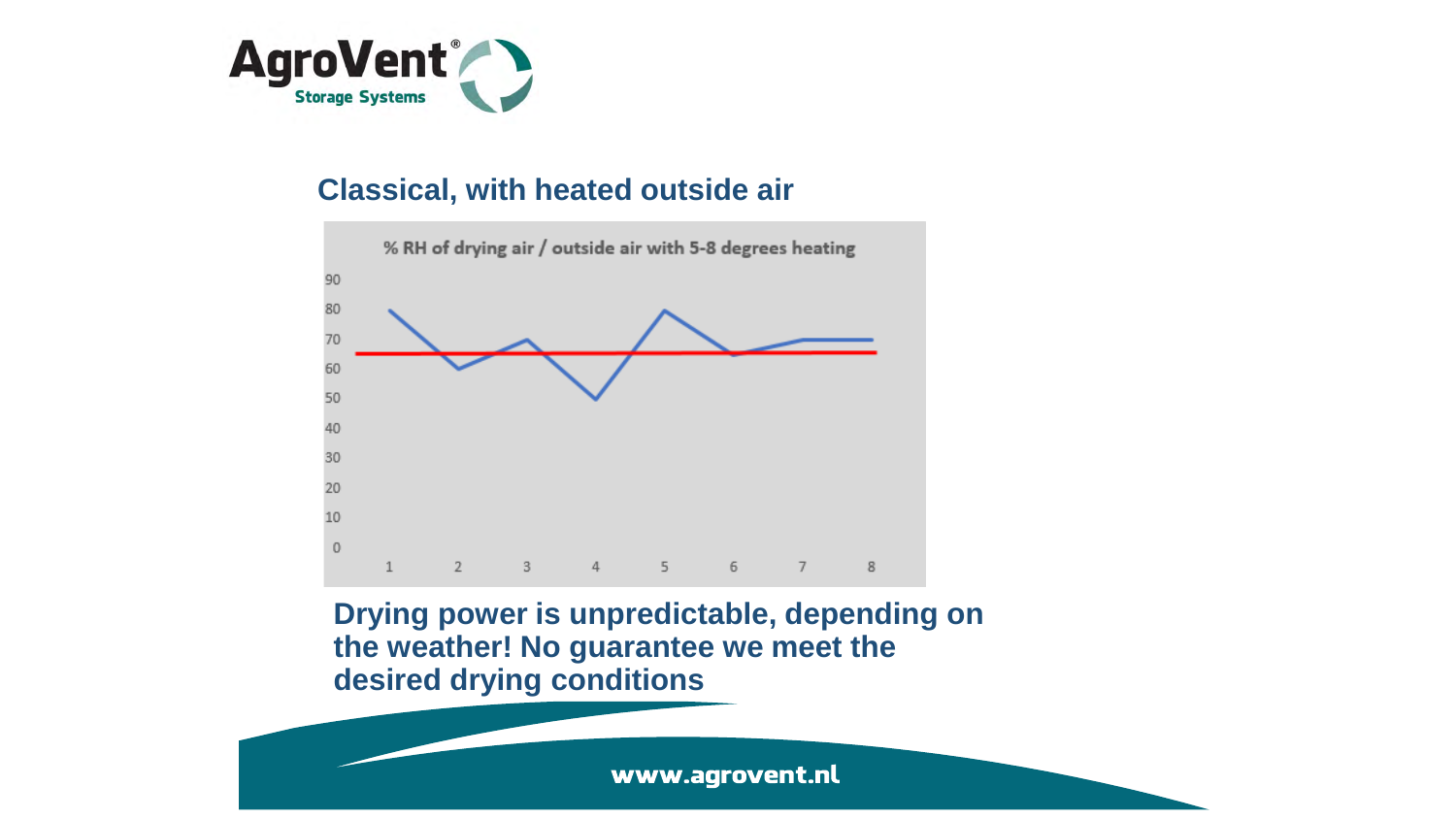

**New:** 

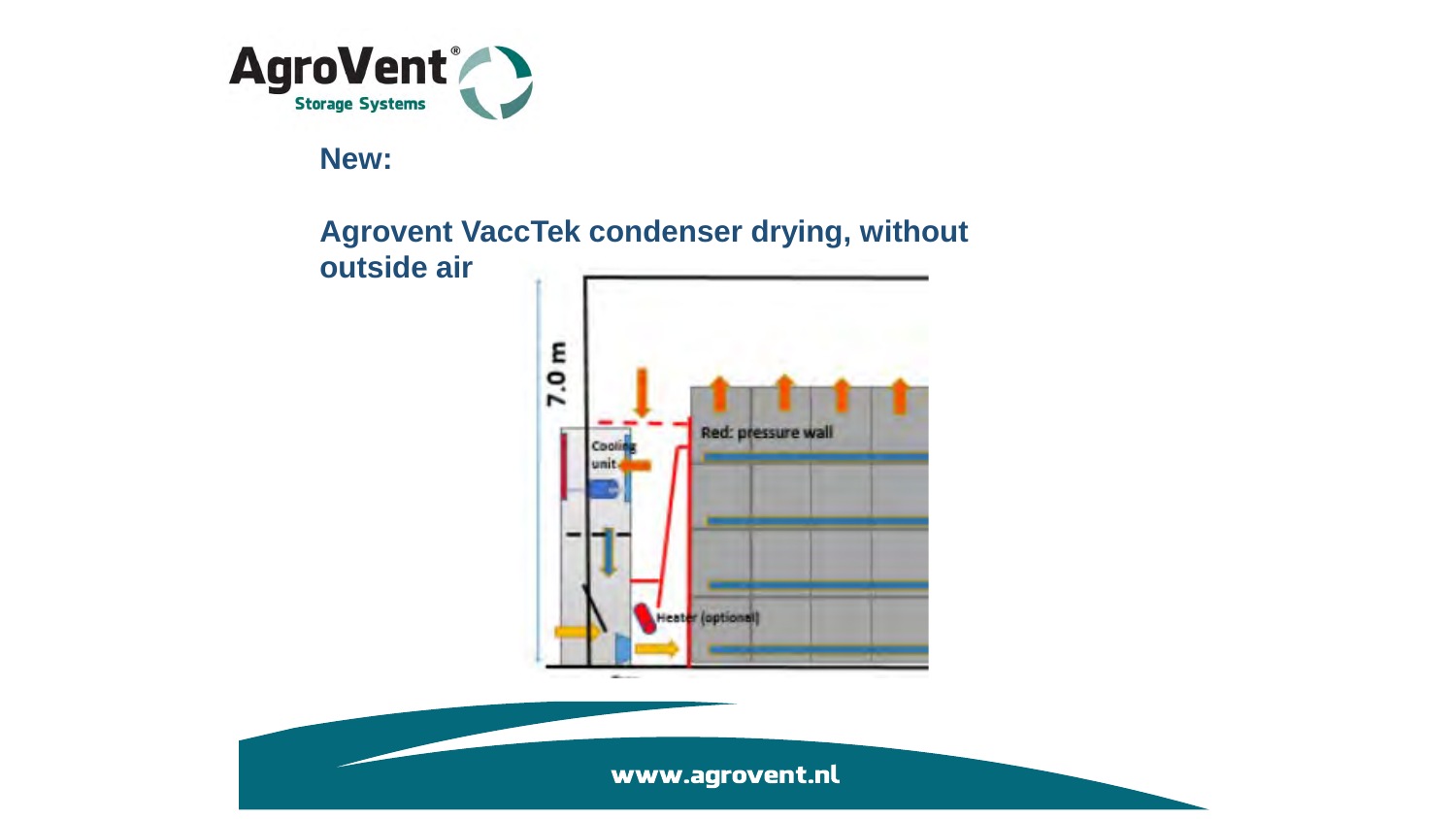

**Instead of heating up outside air, we extract humidity from the internal, circulating storage air flow**

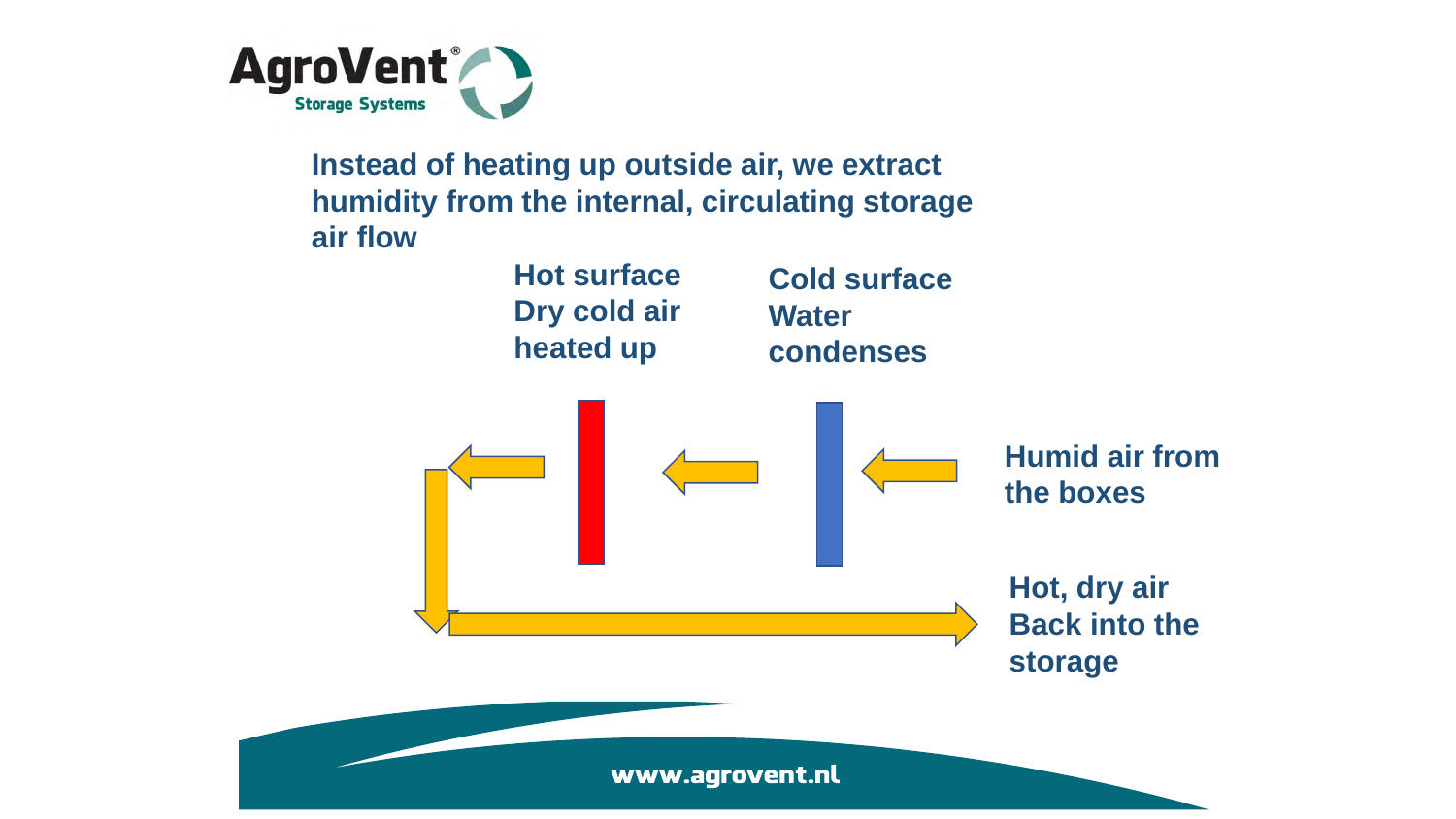

## **VaccTek Technology = Using advanced cooling technology with heatrecovery to dry and heat up circulating air**





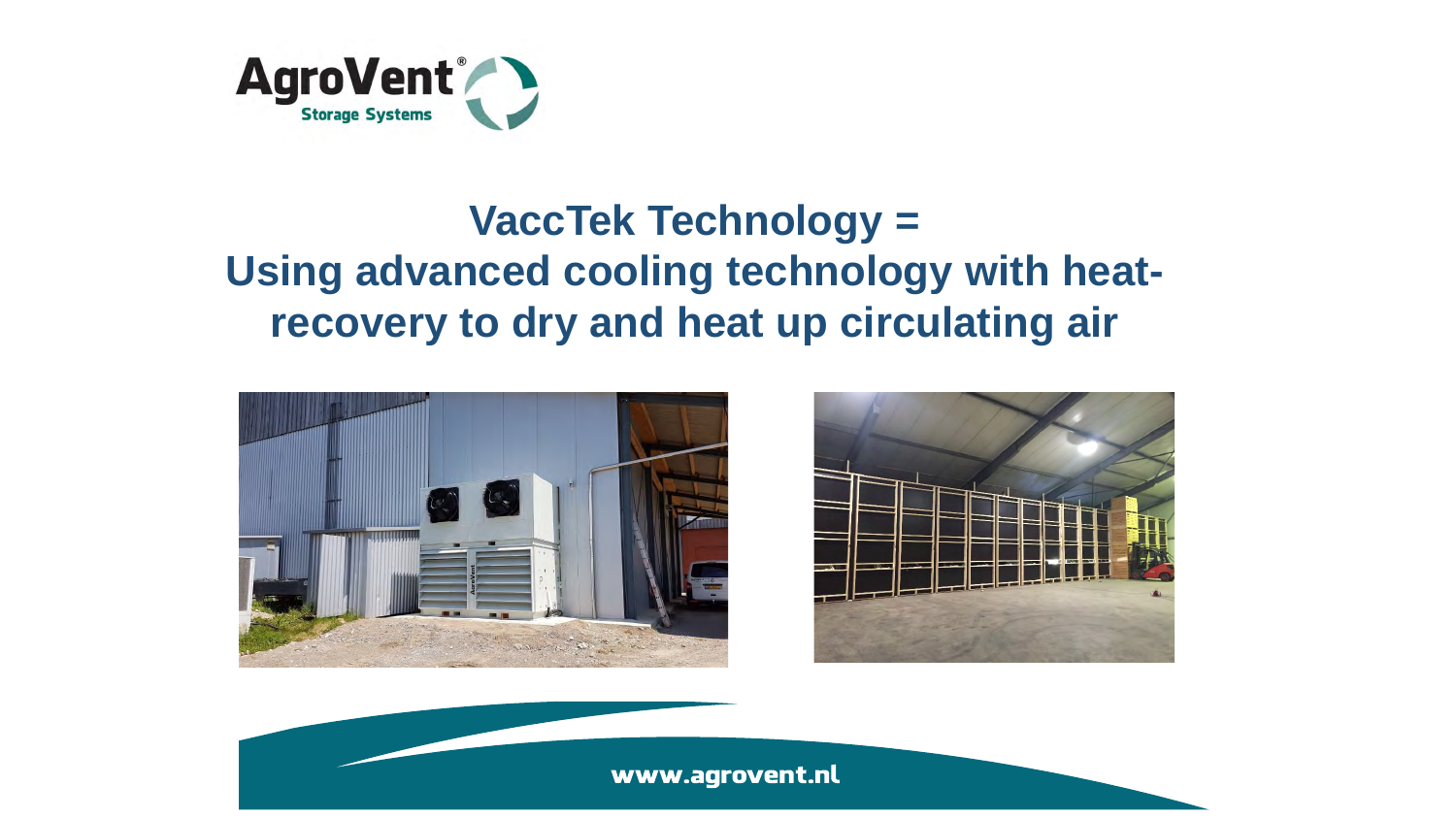

#### **The result: Always dry air, from hour one**



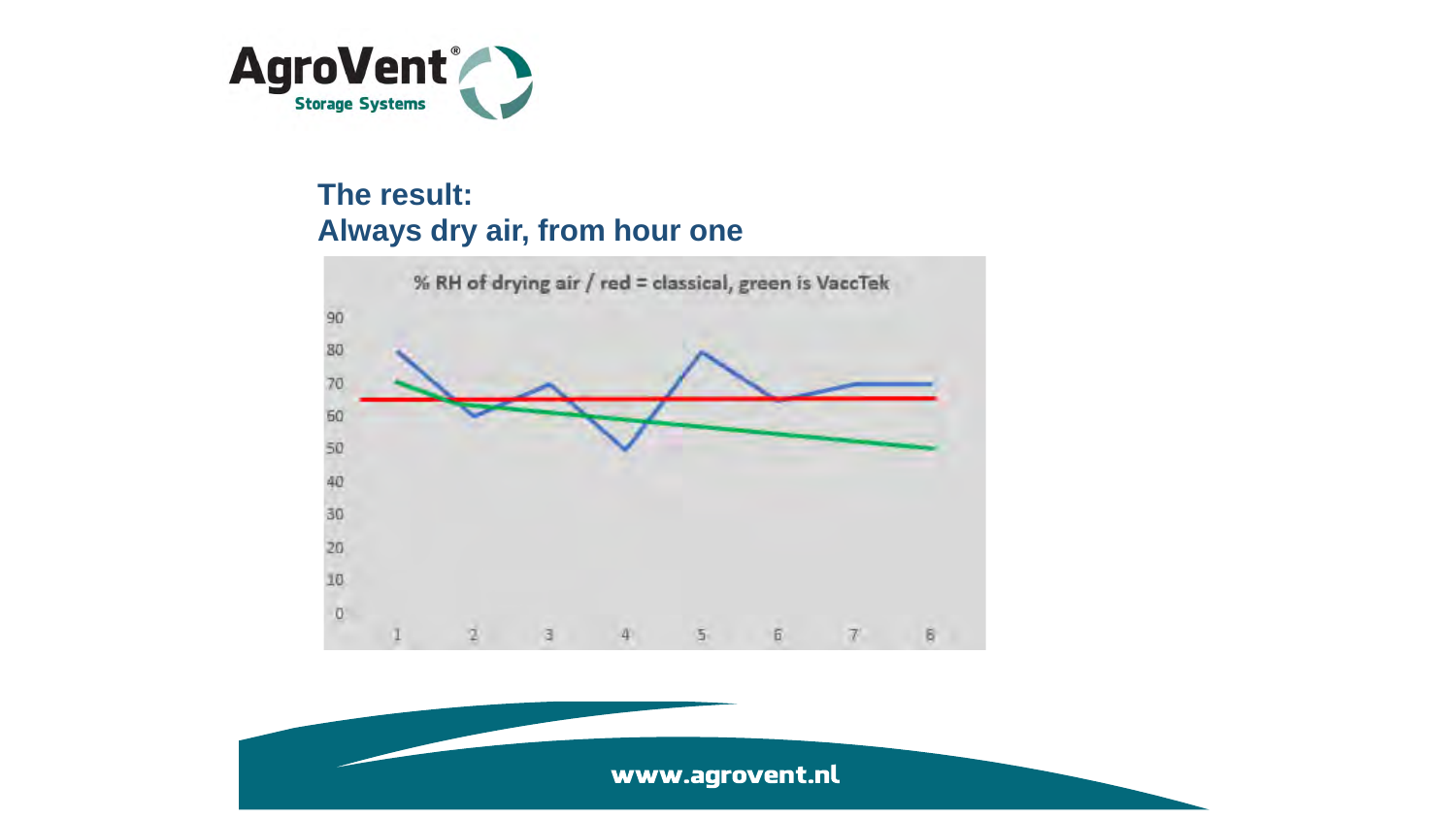

#### **The result:**

- **On average 50-100% more drying power**
- **50-70% less energy consumption**
- **Shorter drying times**
- **No more 'hidden' infections, easier sorting**
- **Less waste**
- **Better colour of the onions**
- **Fully electrical, no gas required**

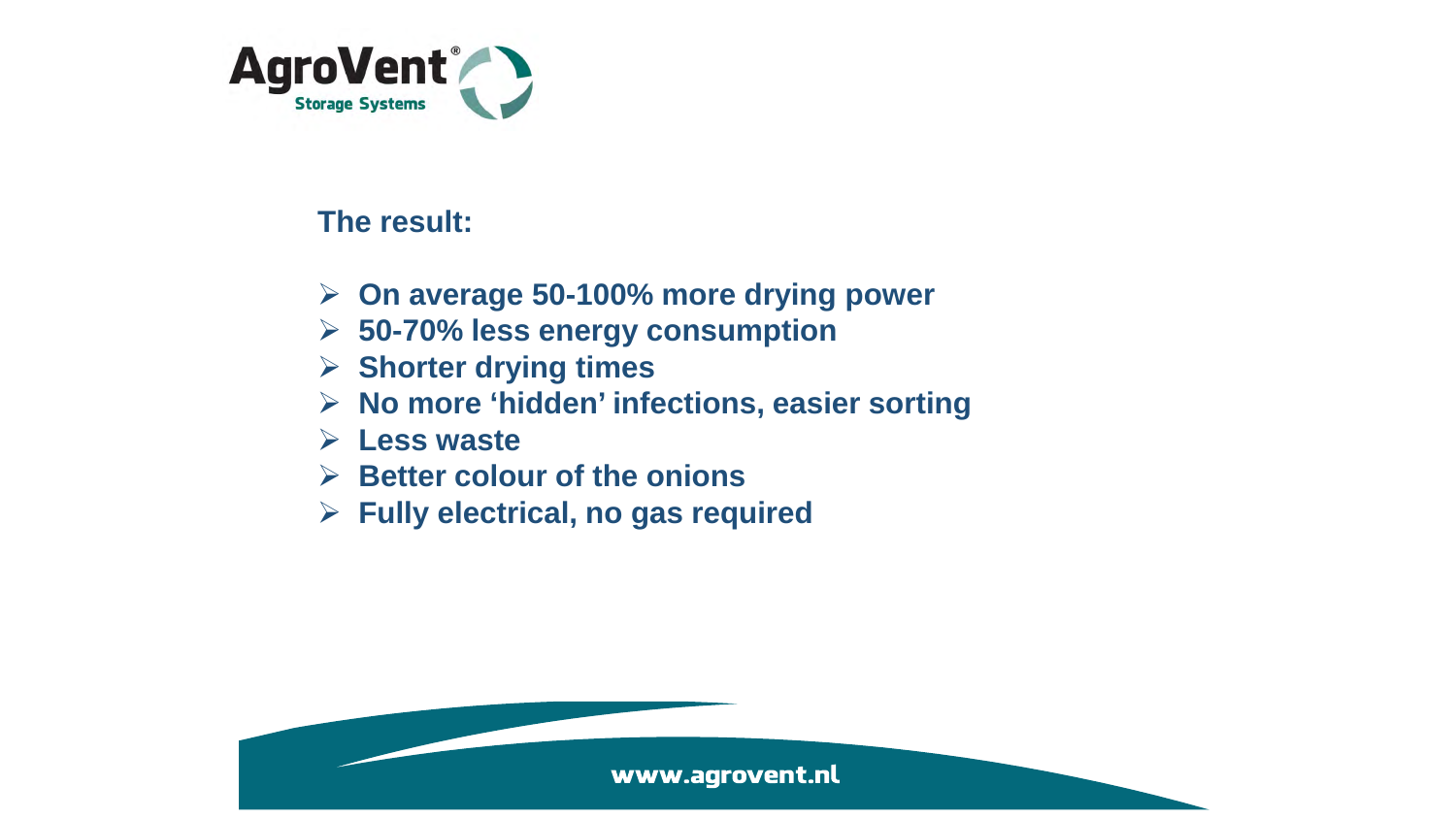

# **Thank you!**

**[www.agrovent.nl](http://www.agrovent.nl/) kasius@agrovent.nl**